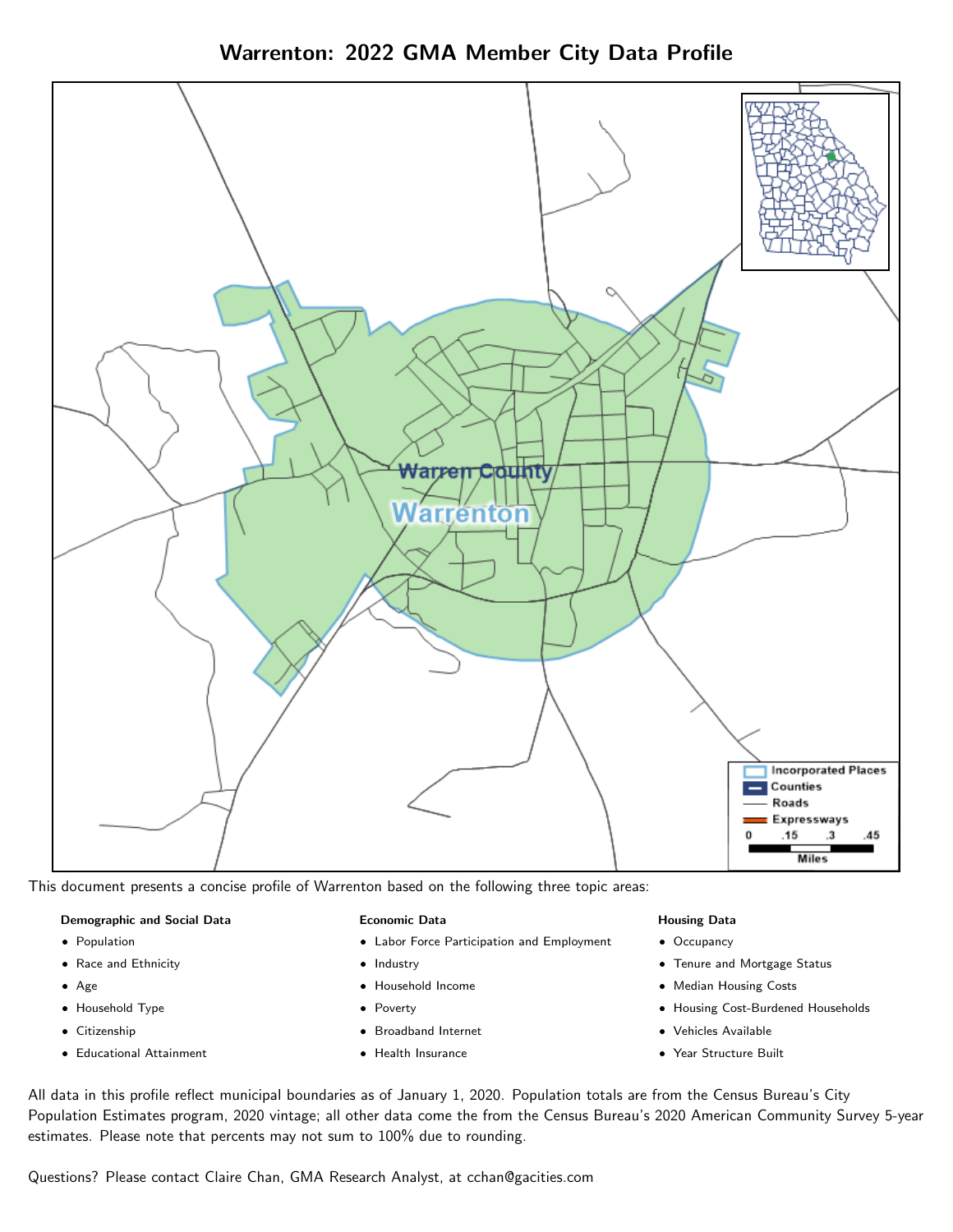# Warrenton: Demographic and Social





## **Citizenship**



Source: American Community Survey, 2020 5-year estimates, table B05002 Source: American Community Survey, 2020 5-year estimates, table B15002

#### Race and Ethnicity



Source: U.S. Census Bureau, City Population Estimates, 2020 vintage Source: American Community Survey, 2020 5-year estimates, table B03002

## Household Type



Source: American Community Survey, 2020 5-year estimates, table B01001 Source: American Community Survey, 2020 5-year estimates, table B11001

#### Educational Attainment



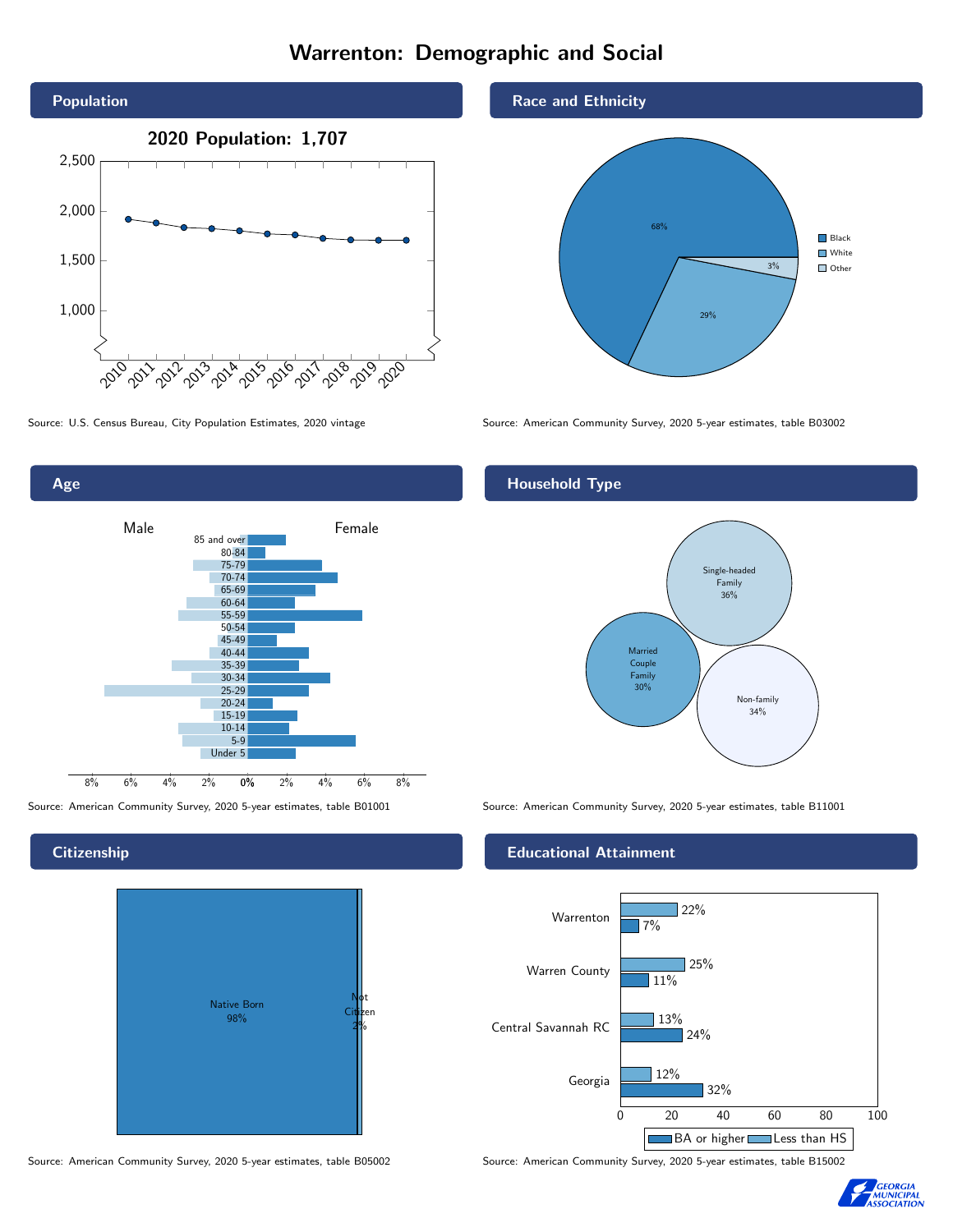# Warrenton: Economic



Source: American Community Survey, 2020 5-year estimates, table B23001 Note: Unemployment rate is based upon the civilian labor force.

### Industry

| Agriculture, forestry, fishing and hunting, and mining      | 6%    |
|-------------------------------------------------------------|-------|
| Construction                                                | 3%    |
| Manufacturing                                               | 25%   |
| <b>Wholesale Trade</b>                                      | $0\%$ |
| Retail Trade                                                | 11%   |
| Transportation and warehousing, and utilities               | 6%    |
| Information                                                 | $0\%$ |
| Finance and insurance, real estate, rental, leasing         | $2\%$ |
| Professional, scientific, mgt, administrative, waste mgt    | 17%   |
| Educational services, and health care and social assistance | 19%   |
| Arts, entertainment, recreation, accommodation, food        | 5%    |
| service                                                     |       |
| Other services, except public administration                | 5%    |
| Public administration                                       | 3%    |

Source: American Community Survey, 2020 5-year estimates, table C24030



Source: American Community Survey, 2020 5-year estimates, tables B19013 and B19025 Source: American Community Survey, 2020 5-year estimates, table B17010

Broadband Internet No 58% Yes 42%

#### Health Insurance



Source: American Community Survey, 2020 5-year estimates, table B28002 Source: American Community Survey, 2020 5-year estimates, table B18135



#### Poverty